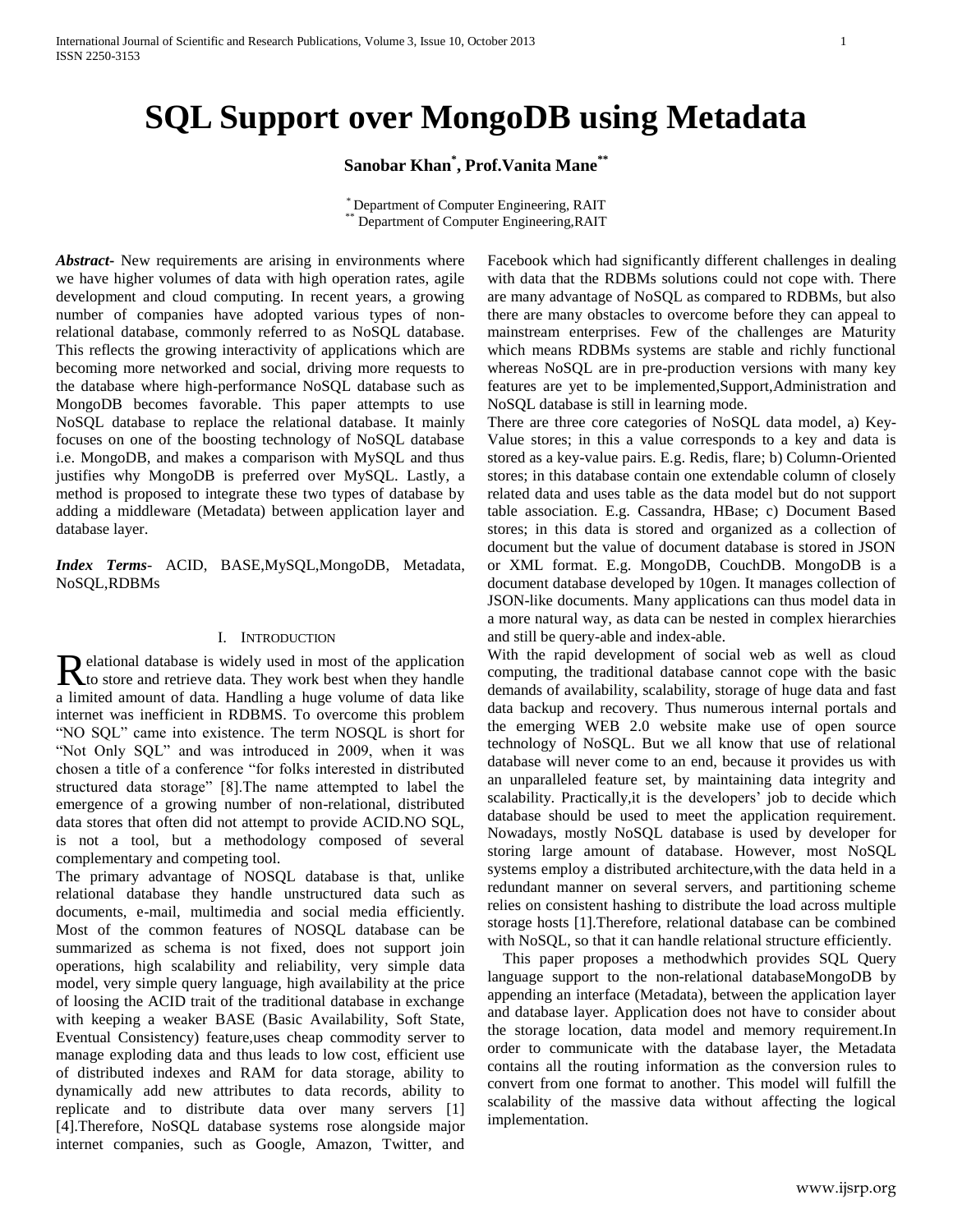Depending on the requirement of the application, we can use different type of NoSQL database in combination with the relational database and the Metadata.Each NoSQL database has its own features, data model and architecture choice of the database depends on the application. We have used MongoDB for our proposed system as it has gain more popularity in recent years.

 The rest of the paper is structured as follows. Section II gives a brief overview of MongoDB functionality. Section III gives a performance comparison between the most popular relational database (MySQL) and MongoDB by using reference paper [2].Section IV gives a descriptive theoryand flowchart of our proposed method. Section V concludes this paper.

# **II. OVERVIEW OF MONGODB**

# A. MONGODB

MongoDB [4] is a schema less document-oriented database. The name MongoDB comes from "humongous". The database is intended to be scalable and is written in C++. The primary reason for moving away from relational model is to make scaling easier. The basic idea is to replace the concept of a "row" with a more flexible model, the "document".By making use of embedded documents and arrays, this approach makes it possible to represent complex hierarchicalrelationship with a singlerecord. MongoDB is also schema free: a document's keys are not predefined or fixed [12] [13].

1)*Features* MongoDB support Bson data structures to store complex datatypes;supports powerfuland complex query language; high speed access to mass data; stores and distribute large binary files like images and videos; instead of stored procedures, developers can store and use JavaScript functions and values on the server side; supports an easy-to-use protocol for storing large files and file metadata [13]; it gives fast serial performance for single clients; uses memory mapped files for faster performance. Because of these characteristics of MongoDB, many projects with increasing data are considering using MongoDBinstead of relational database.

2) *Data Design*MongoDB database holds a set of collections. A collection has no pre-defined schema like tables, and stores data as documents. BSON (binary encoded JSON like objects) are used to store documents. A document is a set of fields and can be thought of as a row in a collection. It can contain complex structures such as lists, or even document. Each document has an ID field, which is used as a primary key and each collection can contain any kind of document, but queries and indexes can only be made against one collection [7][12].MongoDB supports indexing over embedded objects and arrays thus has a special feature for arrays called "multikeys". This feature allows using an array as index, which can then be used to search documents by their associated tags.Figure1 shows the structure of MongoDB.



Figure 1: STRUCTURE OF MONGODB

3)*API*MongoDB [15] has its own query language namedMongo Query Language. To retrieve certain documentsfrom a db collection, a query document is createdcontaining the fields that the desired documents shouldmatch. For example,

Insert Command

db.users.insert ( $\{$  user id:"abc123", age: 55, status:"A" $\})$ )

- Drop Command
- db.users.drop ()
	- Select Command

db.users.find  $({$  status:"A", age: 55 $})$ 

- Delete Command
- db.users.remove ({ status:"A"})

MongoDB uses a RESTful (RepresentationalState Transfer) API. It is an architecture style for designing networkedapplications. It relies on a stateless, client-server,cacheable communications protocol (e.g., the HTTPprotocol). RESTful applications use HTTP requests topost, read data and delete data.

4) *Architecture* MongoDB cluster is built up using three main components namely Shard nodes, Configuration servers and Routing services or mongos as shown in Figure 2.

Shard nodes: A MongoDB cluster is made of one or more shards, where each shard node is responsible for storing the actual data. Each shard consists of either one node or a replicated node which just holds data for that shard. Read and write queries are routed to the appropriate shards. A replicated node consists of one or more servers, where one server acts as a primary server and others are secondary servers. If the primary server fails one of the secondary servers automatically takes over as primary. All writes and consistent reads go to the primary server and all eventually consistent reads are distributed amongst all the secondary servers.

Configuration servers: A group of servers in the cluster are called configuration servers. This server are used to store metadata and routing information of the MongoDB cluster indicating which data is present on which shard.

Routing services or mongos: These servers are responsible for performing tasks requested by the client. Clients issue different types of queries and depending on the type of queries, mongos send the requests to the necessary shards and merge the result before it is send back to the client. Mongos for themselves are stateless and therefore they can run in parallel[7].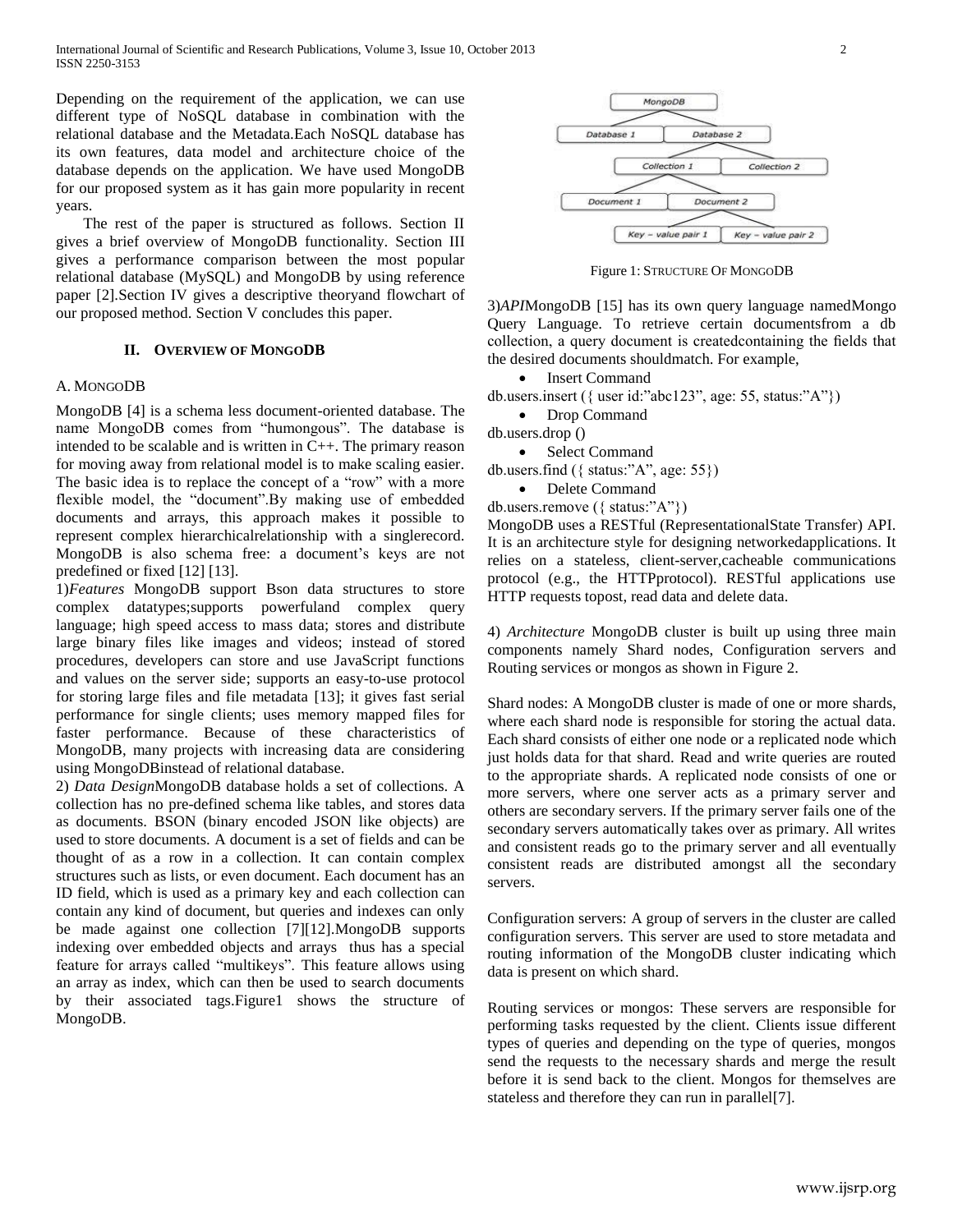

Figure 2:MONGODBARCHITECTURE

MongoDB uses memory-mapped files, in order to use as much of available memory as possible and thus increase the performance. B-trees are used to index the MongoDB database. A user specified shard key is used to partition their owning collection in a MongoDB cluster [15]. MongoDB supports auto-sharding enabling horizontal scaling across multiple nodes. Sharding is used to partition data across multiple servers by maintaining the order using the shard key. Thus, maintaining automatic rebalancing of shards.

# **III. COMPARISON OF MONGODB AND MYSQL**

As per the detailed review of several papers, a comparative study is made between MongoDB and MySQL based on their concept and commands used for different operations.

A. Based on Terms/Concept

Table I: TERMS/CONCEPT

| <b>SQL</b> terms/concept | MongoDB terms/concept     |  |  |  |
|--------------------------|---------------------------|--|--|--|
| Table                    | Collection                |  |  |  |
| Row, Column              | <b>BSON</b><br>documentor |  |  |  |
|                          | document, field           |  |  |  |
| Index                    | index                     |  |  |  |
| table joins              | embedded documents<br>and |  |  |  |
|                          | linking                   |  |  |  |
| primary key (explicitly) | primary key (implicitly)  |  |  |  |
| fixed schema             | schema less               |  |  |  |

B. Based on Schema Statements Table II: SCHEMA STATEMENT

| SOL schema                    | MongoDBschema                                        |
|-------------------------------|------------------------------------------------------|
| A. Create Command             |                                                      |
| <b>CREATETABLE</b> teachers ( |                                                      |
| $t_idVarchar(30)$ ,           | db.teachers.insert(<br>{t_id:"abc123",age:55,status: |
| age Number,                   | "A"})                                                |
| status $char(1)$ ,            |                                                      |
| <b>PRIMARYKEY</b> (id))       |                                                      |

| <b>B.DROP Command</b>             |                                                    |
|-----------------------------------|----------------------------------------------------|
| <b>DROP TABLE teachers</b>        | db.teachers.drop()                                 |
| C.INSERT Command                  |                                                    |
| <b>INSERTINTO</b> teachers (t id. | db.teachers.insert(                                |
| age, status)                      | $\{\underline{t}_id$ :"a123", age: 45, status: "A" |
| VALUES ("a123", 45, "A")          |                                                    |
| <b>D.SELECT Command</b>           | <b>db.teachers.find</b> ( $\{ \}$ , {t_id:1,       |
| <b>SELECT</b> t_id, status,age    | status:" $B$ ", age: 45 })                         |
| <b>FROM</b> teachers              |                                                    |
| <b>E.DELETE Command</b>           | <b>db.teachers.remove</b>                          |
| <b>DELETEFROM</b> teachers        | status:" $D$ " })                                  |
| <b>WHERE</b> status $=$ "D"       |                                                    |

## C. Based on Performance

In [2], the authors have performed testing and thus have compared MongoDB with MySQL database. They have performed testing by using the textbook management system. The given graph shows the result of testing. In performance testing, the authors have inserted 100 to 50,000 textbooks information into database. The cost time of MongoDB and MySQL were recorded as shown in figure [14]. Two important factors for which MongoDB was preferred over MySQL are [14]:

• Insertion Speed

From the graph, we notice that MongoDB spends less time than MySQL, for a large amount of information as shown in figure 2. It leaves MongoDB  $30 \times -50 \times$  faster than MySQL as sown in figure3.

| <b>Number of Parallel Clients</b><br>- 5 |        |        | Time in seconds |       |     |                                                                        |
|------------------------------------------|--------|--------|-----------------|-------|-----|------------------------------------------------------------------------|
| <b>Basic Insert</b>                      |        |        |                 |       |     | Total Rows Rows / client SQL Time Mongo Time Sql Ops/sec Mongo Ops/sec |
| several columns                          | 100    | 20     | 0.19            | 0.011 | 526 | 9.091                                                                  |
| 600 bytes per row                        | 1,000  | 200    | 1.8             | 0.02  | 556 | 50,000                                                                 |
|                                          | 5.000  | 1,000  | 9               | 0.25  | 556 | 20,000                                                                 |
|                                          | 25,000 | 5,000  | 100             | 1.5   | 250 | 16,667                                                                 |
|                                          | 50,000 | 10,000 | 270             | 25    | 185 | 20,000                                                                 |

Figure 2:INSERTION SPEED COMPARISONS [14]



Figure 3:INSERTION TIME FOR MYSQL AND MONGODB [14]

Query Speed

In the figure 4, it calculates the time to get the data out of the database.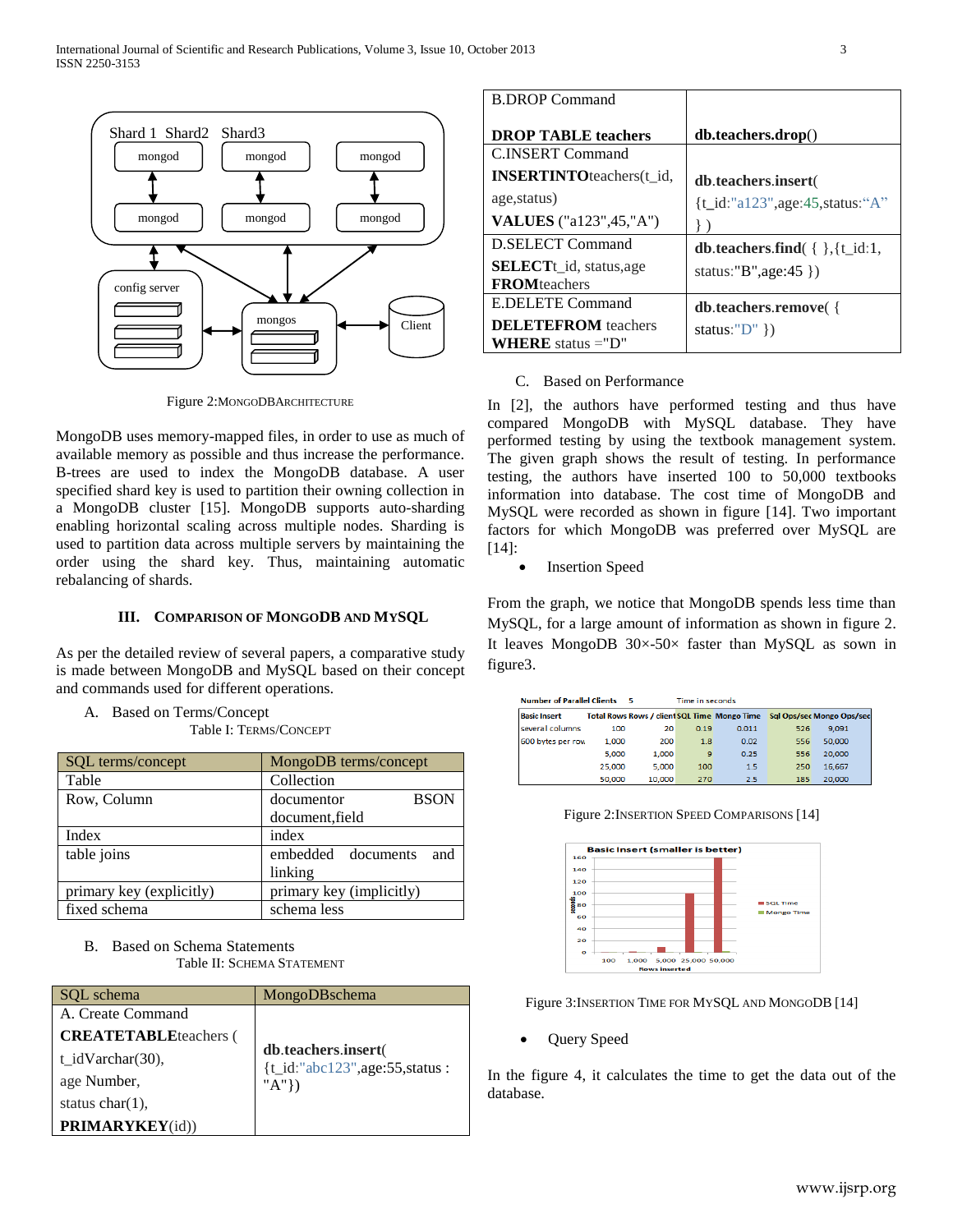**Number of Parallel Clients 5** Time in seconds

|                    |        |        |      |      |       | Total Rows Rows / client SQL Time Mongo Time Sql Ops/sec Mongo Ops/sec |
|--------------------|--------|--------|------|------|-------|------------------------------------------------------------------------|
| <b>Basic Query</b> | 50     | 10     | 0.1  | 0.08 | 500   | 625                                                                    |
| with index         | 500    | 100    | 0.38 | 0.1  | 1.316 | 5.000                                                                  |
|                    | 5.000  | 1.000  | 2.8  | 1.2  | 1.786 | 4.167                                                                  |
|                    | 25,000 | 5,000  | 14   | 4    | 1.786 | 6.250                                                                  |
|                    | 50,000 | 10,000 | 28   | 10.4 | 1.786 | 4.808                                                                  |

Figure 4:QUERY SPEED COMPARISONS [14]



Figure 5:BASIC AND COMPLEX QUERY TIME FOR MYSQL AND MONGODB [14]

MongoDB leads MySQL with almost  $3\times$  performance as shown in figure 5. But MongoDB spends much more time on problem solving as well as the post maintenance issues and is not easier than MySQL.Thus from above comparison, it proves that for large amount of data MongoDB is preferred over MySQL.

### **IV. PROPOSED METHOD**

## A. SYSTEM DESCRIPTION THEORY

In this system, a method is proposed to integrate these two types of database by adding an interface between the Application layer and Database layer. The middleware between the two consist of **Metadata** which consist of different types of packages. This system needs to implement a package which acts as an interface between java application layer and NoSQL database (MongoDB).The system makes use of MongoDB and the reason for using this has been discussed above in detail. The system is primarily designed for embedded java based application which requires database access. The database command fired from java based application is given as input to the interface acting as a middleware(Metadata).The interface parses the input and reformats the code in the format that is been required by the back-end database (MongoDB).The reformatted code consists of functions that directs back-end database to implement and maintain the database.In form of result, the back-end databases will response to the middleware with the results. As a result, the middleware responses to the java application in terms of successor an exception in case offailure. Hence to act as middleware the system has to perform conversion from one form to another. Thus, the system has to store some information about the format conversion rules and the data structure format. In turn, the system has to store the metadata for supporting the working of the system.Figure 6depicts the architecture of our proposed system.



Figure 6:DATABASE INTEGRATION ARCHITECTURE

## C. SYSTEM FLOWCHART